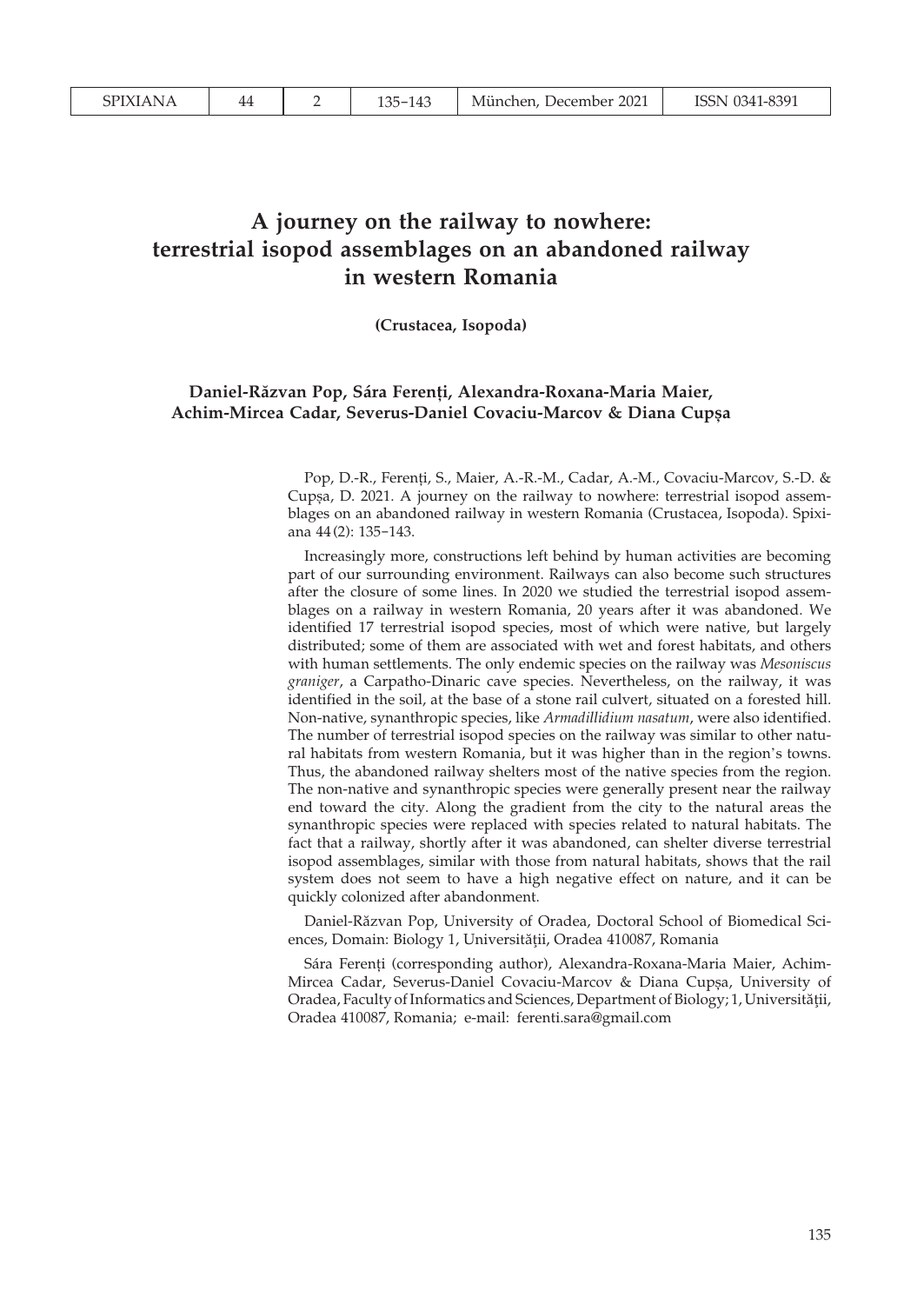#### **Introduction**

There are numerous railways in western Romania (e.g. Turnock 2004, C.F.R. 1987-C.F.R. 2020), many of them being built for more than 100 years ago (Popescu 2014). In the last 30 years some of them were abandoned, and even on lines still in use the traffic has decreased (Turnock 2011, Coroiu & Ciupan 2019, C.F.R. 1993-C.F.R. 2020). Numerous railway stations were closed, even in railway zones which are still active (C.F.R. 1993-C.F.R. 2020). Although the railway system seems to have a low negative impact on nature compared to other transportation types (see in: Borda-de-Água et al. 2017), railways are abandoned across Europe (e.g. Link 2003, Csemez 2010, Foster 2010, Taczanowski 2012, Stanev et al. 2017). Consequently, the railways network is getting shorter (see in: Morillas-Torné 2012). Even though railways are narrower than roads (Borda-de-Água et al. 2017), after their abandonment artificial elements remain in the landscape, even in cities (e.g. Hutter & Szilági 2014, Jucu & Voiculescu 2020, Zhang et al. 2020). In the last years, several animals were reported using abandoned railway structures as shelter (e.g. Leaney 1983, Parsons et al. 2003, Herrero & Hinckley 2014, Braschler et al. 2020, Graitson et al. 2020). For example, abandoned railroad tunnels are used by different animals, including terrestrial isopods (Covaciu-Marcov et al. 2017). A small number of terrestrial isopod species was identified recently in the buildings of some abandoned railway-stations along a railway line still in use in southeastern Romania (Pop et al. 2021). However, it is difficult to make comparisons between the isopod fauna in the tunnels and the one in natural habitats, because the tunnels are scattered across Romania (Covaciu-Marcov et al. 2017), even in regions with few data regarding terrestrial isopods. In western Romania, the knowledge regarding terrestrial isopods is more numerous, with data both from natural (e.g. Tomescu et al. 2008, Ferenți et al. 2012, 2013a,b, Ianc & Ferenți 2014) and artificial habitats, like towns (e.g. Bodin et al. 2013, Ferenți et al. 2015, Herle et al. 2016, Laza et al. 2017, Bodog et al. 2018, Pal et al. 2019). At the same time, in western Romania many railroads were abandoned in the last years (e.g. Turnock 2011, Coroiu & Ciupan 2019, C.F.R. 1993-C.F.R. 2020). If abandoned railway tunnels and abandoned constructions on active railways can shelter terrestrial isopods (Covaciu-Marcov et al. 2017, Pop et al. 2021), our hypothesis was that abandoned railways and their associated constructions will also shelter terrestrial isopods. Thus, we aimed to analyse the terrestrial isopod assemblages on an abandoned railway in western Romania. We set the following objectives: (1) to establish what isopod species are

136

present on the railway, (2) to compare the isopod assemblages from the railway with the data from the neighbouring areas, (3) to compare the isopod fauna from different abandoned railway structures.

#### **Material and methods**

The study was realised on 14, 23 June and 7 July 2020 on the former railway 314, which connected the localities Oradea and Vașcău (C.F.R. 1987). The railway crosses the central and southern areas of Bihor County (Berindei et al. 1973). Presently it is completely abandoned between Oradea and Holod due to landslides, the last train passing on this segment in 1998 (Turnock 2011). From Holod to Vașcău there were passenger trains until the end of 2019 (C.F.R. 2019), but after that only freight trains passed occasionally. Also, in the sector that is still in use, the railway stations were abandoned (C.F.R. 1993-C.F.R. 2020). After Oradea, the line crosses the Tășad Hills (with altitude between 200 and 300 meters), and then runs along the Crișul Negru River (Berindei et al. 1973). Thus, the railway goes through a mosaic of habitats with different degrees of human impact (woods, pastures, localities). Even in the abandoned area, the line is still in place, but it is invaded by vegetation. Judging by the trains timetable from the past (C.F.R. 1990) the speed on this line was never great (at most 50 km/h). Railway 314 was a secondary branch, with a simple, non-electrified line, and low traffic even in the past (C.F.R. 1987-C.F.R. 1993).

Totally, we collected 58 samples from 48 locations. In the area where the railway is still in use, we collected isopods from abandoned railway stations or cantons, under rubble or lumber. On the abandoned sector, we collected isopods directly from the track ballast, or from railway sleepers covered with grass or fallen leaves. Also, in the hilly area, we collected isopods beneath some stone railway culverts that were made for torrents. Culverts maintain high humidity, but are partially degraded, with fallen stones. Isopods were collected under fallen stones or from wet soil and moss. We collected isopods from three habitat types: (1) abandoned buildings, (2) the line itself and (3) culverts. The shelters from where we collected isopods were of five types: (1) stones, (2) debris, (3) sleepers, (4) wet soil, (5) fallen logs and bark. All isopods were collected directly by hand. At each location, we spent approximately 20 minutes, as in other cases (e.g. Pop et al. 2019, 2021). Isopods were conserved in test tubes with alcohol and were identified in laboratory using the identification keys (Radu 1983, 1985, Tomescu et al. 2015). The data were processed both for total as well as broken down by habitat types and shelter types. We calculated each species percentage abundance as well the total percentage abundance and frequency of occurrence. The minimum, medium and maximum number of species and individuals/sample were also considered. The diversity was calculated with Shannon index, and the similarity with the Bray-Curtis index. The significance of the dif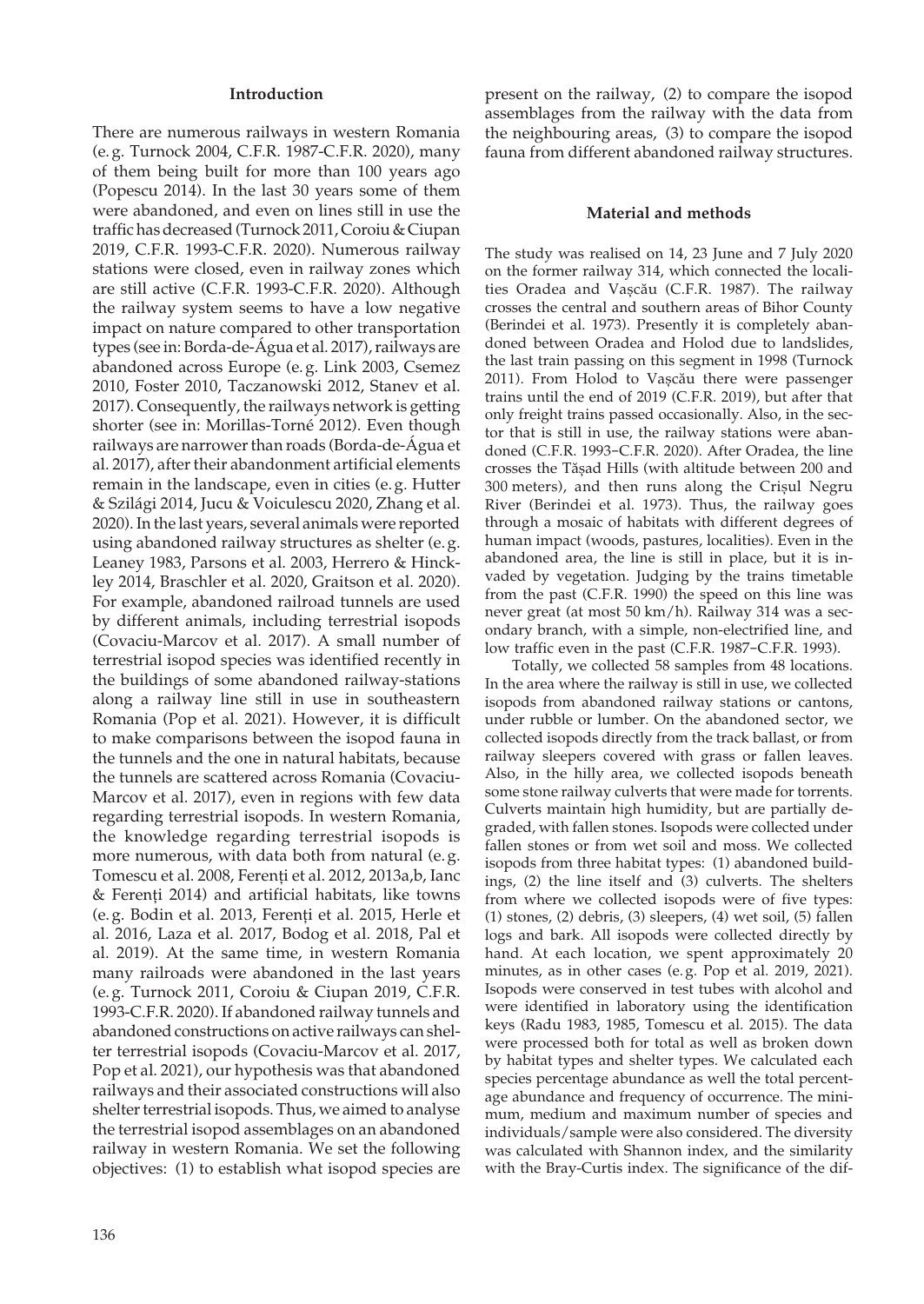ferences between habitats and shelter types was first estimated with the Kruskal-Wallis test. The Mann-Whitney U test was used as a post-hoc test. The statistical analysis was realised with the Past program (Hammer et al. 2001).

## **Results**

On the abandoned railway we collected 285 individuals, belonging to 17 isopod species. Only 15 species could be determined: *Hyloniscus riparius* (Koch, 1838), *Haplophthalmus mengii* (Zaddach, 1844), *H. danicus* Budde-Lund, 1879, *Mesoniscus graniger* (Frivaldsky, 1865), *Platyarthrus hoffmannseggii* Brandt, 1833, *Cylisticus convexus* (De Geer, 1778), *Protracheoniscus politus* (Koch, 1841), *Porcellium collicola* (Verhoeff, 1907), *Trachelipus nodulosus* (Koch, 1838), *Porcellionides pruinosus* (Brandt, 1833), *Porcellio scaber* Latreille, 1804, *Armadillidium vulgare* Latreille, 1804, *A. nasatum* Budde-Lund, 1833, *A. versicolor*  Stei, 1859 and *A. carniolense* Verhoeff, 1901. Also, we collected individuals from the genera *Trichoniscus* and *Trachelipus*, which could not be determined, as they were only females and juveniles. In 11 cases we identified only one individual/location. The maximum number of individuals/location (registered in two cases) was 20. The average number of individuals/location was of 5.93. The minimum number of isopod species/location was one, and the maximum number was six. *A. vulgare* and *T. nodulosus* occupied

the first positions both as percentage abundance and frequency of occurrence, and *M. graniger* and *A. carniolense* occupied the last positions (Table 1). The total diversity of isopod assemblages was H=2.24.

Between the three habitat types, the number of species, number of individuals and species diversity were different (Table 2). Only five species were present in all three habitat types and seven species were present in only one habitat type each (Table 2). In all habitat types, *A. vulgare* had high percentage abundance (Table 2). Most individuals were collected from buildings, but most species were registered on the line. Although on the culverts the number of individuals and species was low, the diversity was not much lower than in the other two habitats (Table 2). According to the Bray Curtis similarity index, the railway stations and the line were relatively close in respect of the terrestrial isopod fauna, but culverts were distinct (Fig. 1a). According to the Kruskal-Wallis test, the differences between the habitat types were significant ( $p=0.019$ ). According to the Mann-Whitney test, the differences between the line and the buildings were not significant  $(p=0.74)$ , but significant differences were registered between the line and culverts  $(p=0.02)$ , and between buildings and culverts  $(p=0.011)$ .

None of the species was found in all shelter types. Four species were present in four shelter types, and five species in one shelter type. Percentage abundance was different between the five shelter types, as different species were better represented

| Species                     | Distribution       | Ecology         | Origin       | Percentage<br>abundance | Frequency of<br>occurrence |  |
|-----------------------------|--------------------|-----------------|--------------|-------------------------|----------------------------|--|
| Hyloniscus riparius         | Largly distributed | Wetland         | Native       | 10.87                   | 18.75                      |  |
| Trichoniscus sp.            |                    |                 |              | 5.96                    | 10.41                      |  |
| Haplophthalmus mengii       | Largly distributed | Wetland         | Native       | 14.73                   | 27.08                      |  |
| Haplophthalmus danicus      | Largly distributed | Wetland         | Native       | 1.05                    | 4.16                       |  |
| Mesoniscus graniger         | Carpatho-dinaric   | Cave / Endogeic | Native       | 0.70                    | 2.08                       |  |
| Platyarthrus hoffmannseggii | Largly distributed | Mirmecophylous  | Native       | 4.21                    | 10.41                      |  |
| Cylisticus convexus         | Largly distributed | Eurytopic       | Native       | 2.10                    | 6.25                       |  |
| Protracheoniscus politus    | Largly distributed | Forest          | Native       | 2.80                    | 14.58                      |  |
| Porcellium collicola        | Largly distributed | Wetland         | Native       | 3.25                    | 6.25                       |  |
| Trachelipus sp.             |                    |                 |              | 1.40                    | 4.10                       |  |
| Trachelipus nodulosus       | Largly distributed | Eurytopic       | Native       | 16.14                   | 41.66                      |  |
| Porcellionides pruinosus    | Largly distributed | Eurytopic       | Cosmopolitan | 2.80                    | 10.41                      |  |
| Porcellio scaber            | Largly distributed | Eurytopic       | Cosmopolitan | 1.40                    | 2.08                       |  |
| Armadillidium vulgare       | Largly distributed | Eurytopic       | Cosmopolitan | 28.42                   | 56.25                      |  |
| A. nasatum                  | Largly distributed | Eurytopic       | Non-native   | 1.75                    | 4.16                       |  |
| A. versicolor               | Largly distributed | Eurytopic       | Native       | 1.75                    | 10.41                      |  |
| A. carniolense              | Largly distributed | Forest          | Native       | 0.70                    | 2.08                       |  |

**Table 1.** Percentage abundance, frequency of occurrence, distribution, ecology and origin (after: Radu 1983,1955, Vona-Túri et al. 2017, Pop et al. 2019) of terrestrial isopods from the railway.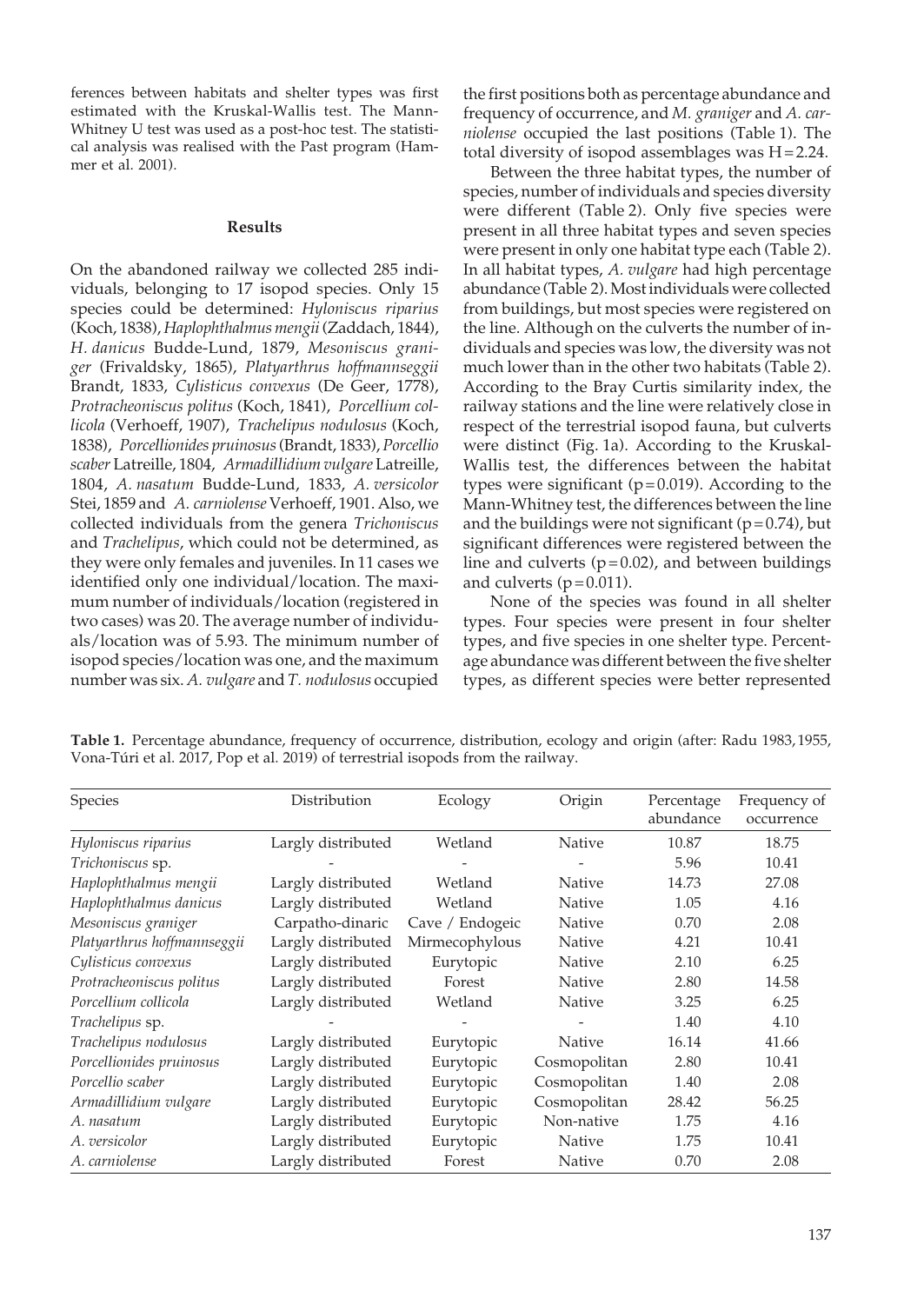under different shelter types (Table 2). According to the similarity index, the assemblages under stones and debris were the closest, and those on railway sleepers, soil and tree trunks were more and more different (Fig. 1b). According to the Kruskal-Wallis test, the differences between the communities from the five shelter types were significant ( $p < 0.05$ ). Analysing the differences with the Mann-Whitney test, the differences were mostly significant. Thus, the differences were significant between the assemblages under stones and under railway sleepers, soil and fallen  $\log s$  ( $p$  < 0.05), those between the assemblages under rubble, and those under railway sleepers, soil, and  $\log s$  ( $p$  < 0.05), those between assemblages on sleepers and under stones and rubble  $(p<0.05)$ , those between soil and stone and rubble  $(p<0.05)$ , as well as those between tree trunks, stone, and rubble  $(p<0.05)$ .

### **Discussion**

This abandoned railway seems a positive example about how an artificial structure could become once again part of nature. The isopod assemblages on the railways are rich, and their importance as decomposers (e.g. Hornung 2011) facilitate the reintegration of the railway in nature. On the railway, there were more species than in some areas of western Romania, like Oaș Mountains (Ferenți et al. 2013b) or Carei Plain (Ferenți et al. 2012). However, the species number was slightly smaller than in the Tur River basin (Ferenți et al. 2013a) or Pădurea Craiului Mountains (Ianc & Ferenți 2014). Unlike natural areas with more species (Ferenți et al. 2013a, Ianc & Ferenți 2014), on the abandoned railway species from genus *Ligidium* or *Hyloniscus transsilvanicus* are missing, considered mountain and wetlands species (e.g. Radu 1983, Tomescu et al. 2011). Their absence is not due to the altitude, as they were also identified subsequently in plains (Ferenți et al. 2012, 2013a, Ferenți & Covaciu-Marcov 2014), but because wet habitats are missing from the railway. Abandoned railway buildings are situated in affected, open areas, the line is located on top of the hills where no permanent stream is present, and the track ballast does not retain rainwater. At the same time, on the line only few species from the genus *Trachelipus* are present, compared to those that are present in the region (e.g. Ianc & Ferenți 2014, Tomescu et al. 2015). Thus, only *T. nodulosus* was identified, a species of dry and open areas (Radu 1985, Farkas 2010, Tomescu et al. 2015). Although the genus *Trachelipus* includes more forest species in western Romania (e.g. Tomescu et al. 2015), they were missing from the railway, where a forest species from another genus (*P. politus*) was

138

well represented. However, *P. politus* is present in the leaf litter, where it is usually abundant (e.g. Radu & Tomescu 1980-1981, Tuf & Tufová 2005, Antonović et al. 2012). Thus, *P. politus* is easier to encounter, unlike the forest species from the *Trachelipus* genus, which usually shelter under barks (e.g. Tomescu et al. 2015). The railway, although invaded by forest, does not have yet older trees under whose bark *Trachelipus*  species could take shelter. If the number of isopod species on the railway is intermediate compared to the natural areas in the region, it is larger compared to the region's towns (Bodin et al. 2013, Ferenți et al. 2015, Herle et al. 2016, Laza et al. 2017, Pal et al. 2019) or at most equal (Bodog et al. 2018). This is probably a consequence of the fact that the town's negative impact is more intense, and it continues even nowadays, while the impact of the railway was reduced (except for its construction period), and now it is stopped. The railway cuts only a small part from the natural habitats, it is still surrounded by nature, and after abandonment it was colonized by nature, meanwhile cities affected (and still do) a large area, and are often surrounded by abandoned industrial sites (e.g. Laza et al. 2017, Bodog et al. 2018, Pal et al. 2019).

Among the native species on the railway, *M. graniger* is the only endemic one, as it is present in the Carpathian and Dinaric Mountains (Giurginca 2009). It is considered a cave species, usually reported in caves and only sometimes outside, as in Romania it is present in the Carpathians (Giurginca 2009). In Tășad Hills it was not previously mentioned, but it was recorded 35 km to the east, in Pădurea Craiului Mountains, in caves (Giurginca 2009, Ianc & Ferenți 2014), but also in two cases on the soil surface, in natural humid forest edges (Ianc & Ferenți 2014). On the railway, *M. graniger* was recorded at a low altitude, outside caves and in an artificial habitat. It was identified at the highest point of the railway, in a forest, under a stone culvert, with a 2 m high and 1 m wide archway, made up by stone and cement. The two *M. graniger* individuals were found at the culvert entrance, under the vegetation and in the wet soil. Endogeic *M. graniger* populations were identified not only in Apuseni Mountains (Giurginca 2009, Ianc & Ferenți 2014), but recently also in the Vâlsan River basin (Ferenți & Covaciu-Marcov 2016). Nevertheless, the most surprising record is that of an endogeic population in Blahnița Plain, which, as in Tășad Hills, was present under a bridge, but a road bridge (Ferenți & Covaciu-Marcov 2018). This railway population proves that the species is endogeic, and not only cavernicolous, but it is easily recorded in caves (see in: Ferenți & Covaciu-Marcov 2018). Probably, the foundation of the culvert is situated deep in the ground, and *M. graniger* individual come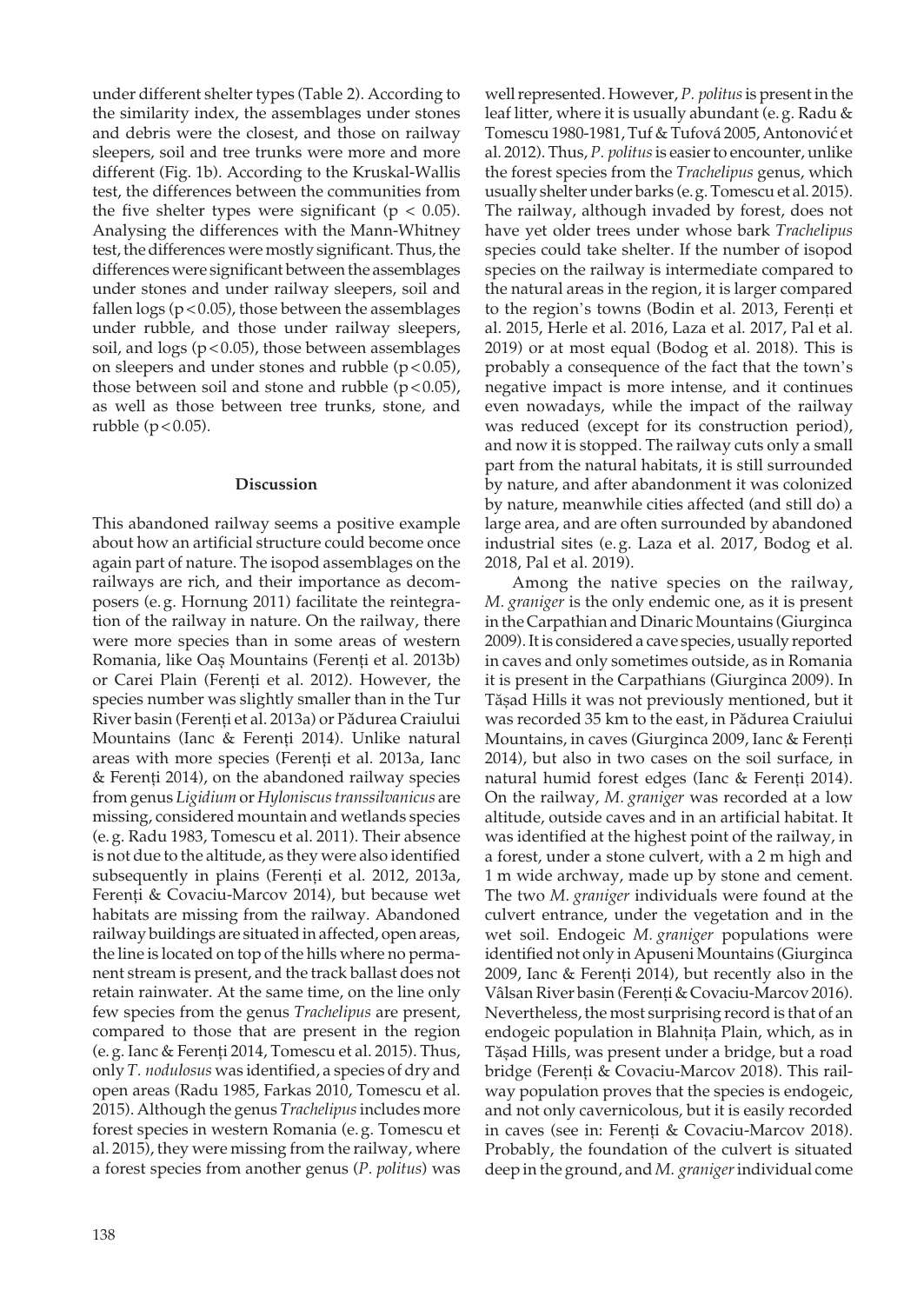

**Fig. 1.** Similarity between the terrestrial isopod assemblages from different habitat types (**A**) and shelter types (**B**).

| Species                     | Habitat types            |                    |                   | Shelter types            |       |                          |                          |                |
|-----------------------------|--------------------------|--------------------|-------------------|--------------------------|-------|--------------------------|--------------------------|----------------|
|                             | line                     | buildings culverts |                   | rock                     |       | debris railway sleeper   |                          | logs           |
| Hyloniscus riparius         | 3.47                     | 17.64              |                   | 6.06                     | 14.43 |                          |                          |                |
| Trichoniscus sp.            | 9.56                     | 1.96               | 17.64             | 15.15                    | 1.60  | 6.25                     | 25.00                    |                |
| Haplophthalmus mengii       | 24.34                    | 7.84               | 11.76             | 21.21                    | 6.95  | 87.6                     | 8.33                     |                |
| Haplophthalmus danicus      | 0.85                     | 1.30               |                   | 1.51                     | 1.06  |                          |                          |                |
| Mesoniscus graniger         |                          | -                  | 11.76             |                          |       |                          | 16.66                    |                |
| Platyarthrus hoffmannseggii | $\overline{\phantom{a}}$ | 7.84               |                   | $\overline{\phantom{a}}$ | 6.41  | $\overline{\phantom{a}}$ |                          |                |
| Cylisticus convexus         | 0.86                     | 2.61               | 5.88              | 1.51                     | 2.13  |                          | 8.33                     |                |
| Protracheoniscus politus    | 4.34                     | 0.65               | 11.76             | 6.06                     | 0.53  | 6.25                     | 16.66                    |                |
| Porcellium collicola        | 0.86                     | 5.22               |                   | 1.51                     | 4.27  |                          |                          |                |
| Trachelipus sp.             | 3.47                     |                    |                   | 1.51                     | 1.60  |                          |                          |                |
| Trachelipus nodulosus       | 17.39                    | 16.99              |                   | 15.15                    | 17.64 |                          | $\overline{\phantom{0}}$ | 75.00          |
| Porcellionides pruinosus    |                          | 5.22               |                   |                          | 4.27  |                          |                          |                |
| Porcellio scaber            | -                        | -                  | 23,52             | $\qquad \qquad -$        | 2.13  |                          |                          |                |
| Armadillidium vulgare       | 27.82                    | 30.06              | 17.64             | 25.75                    | 32.08 | -                        | 25.00                    | 25.00          |
| A. nasatum                  | 4.34                     |                    |                   |                          | 2.67  |                          |                          |                |
| A. versicolor               | 0.86                     | 2.61               |                   | 1.51                     | 2.13  |                          |                          |                |
| A. carniolense              | 1.73                     | $\qquad \qquad -$  | $\qquad \qquad -$ | 3.03                     |       |                          |                          |                |
| Number of species           | 13                       | 12                 | 7                 | 12                       | 15    | 3                        | 6                        | $\overline{2}$ |
| Number of individuals       | 115                      | 153                | 17                | 66                       | 187   | 16                       | 12                       | $\overline{4}$ |
| Percentage abundance        | 40.35                    | 53.68              | 5.96              | 23.15                    | 65.61 | 5.61                     | 4.21                     | 1.4            |
| Diversity                   | 1.97                     | 2.03               | 1.87              | 2.01                     | 2.13  | 0.46                     | 1.7                      | 0.56           |

**Table 2.** Percentage abundance of terrestrial isopod species depending on habitat and shelter.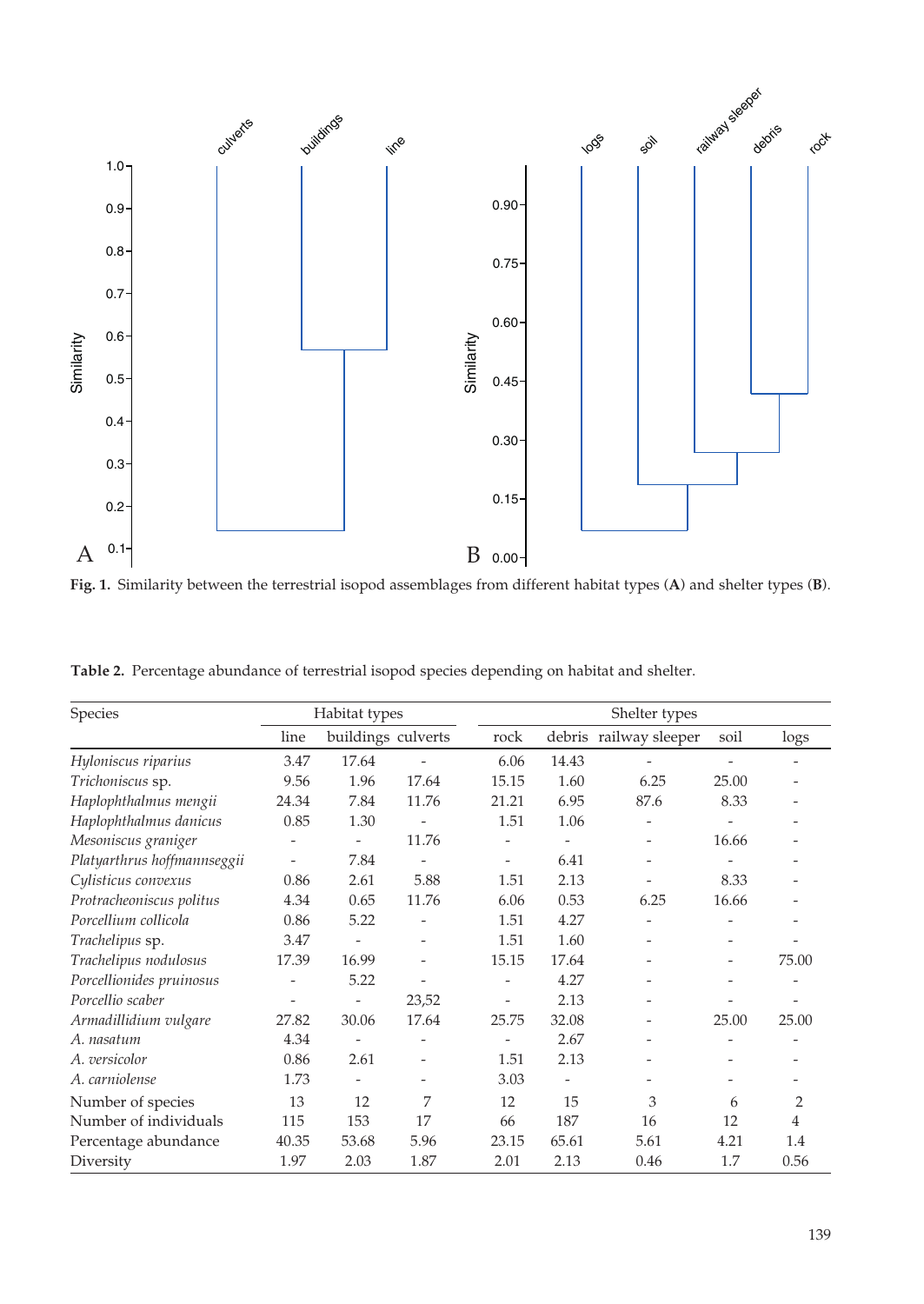to the surface along its walls. Probably, in Tășad Hills, endogeic populations are continuously distributed, and the culvert makes a connection between deeper soil layers and the surface, as in karst areas the species is present in the soil between 25 and 65 cm depth (Rendoš et al. 2016). In recent years, both isopods and other invertebrates considered cave species were identified in the ground or on the soil surface (Ferenți et al. 2016, Tuf et al. 2017). The presence of *M. graniger* here indicates that an abandoned railway could also favour the underground fauna, unlike abandoned tunnels which are completely isolated from their surroundings (Covaciu-Marcov et al. 2017).

Although on the railway most species were native, there are also some non-native or naturalized species. Among these, *A. nasatum* is a species native to the western Mediterranean region, which has colonized large areas in Europe (Cochard et al. 2010). In Romania, it was rarely recorded, only in artificial habitats (Radu 1985, Giurginca et al. 2017). It was not mentioned in north-western Romania (Tomescu et al. 2008, Ferenți et al. 2012, 2013a,b, Ianc & Ferenți 2014), not even in urban areas (Bodin et al. 2013, Ferenți et al. 2015, Herle et al. 2016, Laza et al. 2017, Bodog et al. 2018, Pal et al. 2019). Nevertheless, in other regions it is characteristic for urban areas (Vilisics & Hornung 2009, Vilisics et al. 2012, Giurginca et al. 2017), or artificial habitats like roadsides (Vona-Túri et al. 2017). On the railway, *A. nasatum* was observed only near Oradea city, in Cordău village, in an area with a lot of rubble on the track. This species presence is probably related with the vicinity of Oradea city, where it was probably introduced, although it did not move yet to other urban settlements (Bodin et al. 2013, Ferenți et al. 2015, Herle et al. 2016, Laza et al. 2017, Bodog et al. 2018, Pal et al. 2019). Although *A. nasatum* is an invasive species, it is unlikely that it will spread further along the railway, as beyond Cordău natural forested habitats begin. Besides *A. nasatum*, another three species of this genus are present on the railway, making this the most common genus on the railway. Among them, *A. vulgare* and *A. versicolor* are common in the region (Ferenți et al. 2012, 2013a, Ianc & Ferenți 2014). Unlike these, *A. carniolense* is a species characteristic for southwestern Romania (Radu 1985), rare in the region even in natural habitats (Ianc & Ferenți 2014). Thus, near Oradea city, on the railway numerous synanthropic, non-native, generalist species are present, probably because of the city influence. Unlike this, in the forested hills, there are more native species, related with wet areas and forests. Thus, the isopod assemblages on the railway appear to be influenced by the vicinity of the city.

The differences between isopod assemblages are also clear according to habitats and shelter

types. Synanthropic species are better represented in buildings and rubble; native species are mostly present on the line, moist soil, or culverts. In the case of abandoned buildings, the human impact is still obvious nowadays, but the line itself is largely integrated into nature. The stations functioned for almost 100 years, they had staff, passengers, transported goods, so synanthropic isopods could be introduced, just like in urban areas (Vilisics & Hornung 2009). Unlike stations, the line and culverts did not have any other human impact, after the construction, except for the passing trains. Thus, it was expectable that abandoned railway station buildings will be colonized by a more synanthropic and less diverse isopod fauna. The situation is similar to urban areas, where old areas have a richer and more diverse fauna than new neighbourhoods (Pal et al. 2019, Pop et al. 2019). The number of terrestrial isopod species on the railway was equal to that in abandoned tunnels, but the species were not the same (Covaciu-Marcov et al. 2017). As tunnels are more humid, they are also populated by species related to wet areas (Covaciu-Marcov et al. 2017). The number of isopod species on the railway was higher than on some highway verges in Hungary, where the number of collected individuals was much higher, due to the use of pitfall traps (Vona-Túri et al. 2017, 2019). If highways appear to be a limiting factor for specialized isopods (Vona-Túri et al. 2017), not the same fact seems to apply to an abandoned railway. Compared to the previously studied active railway in southeastern Romania (Pop et al. 2021), here we registered more isopod species.

From the perspective of terrestrial isopods, abandoned railways are easily lost in the surrounding natural landscape, if it exists. If natural landscapes, such as forests, neighbour the abandoned railway, then it will be quickly and easily naturalized. If there are affected areas in the vicinity, then the railway will be colonized by isopods characteristic to these areas. Thus, on the railway there is a transition from assemblages related to human affected areas to assemblages of natural areas, similar to the urban-rural gradient (e.g. Ishitani et al. 2003, Magura et al. 2008, Kaltsas et al. 2014). As the railway moves away from the city, the generalist species are replaced by native, sometimes strictly specialized species. In the end, railways seem to have a smaller impact than urban areas, with more species in number and many natives. At the same time, railways are somewhat similar to cities, housing both native and non-native species (Vilisics & Hornung 2009), which proved to be also the case of railway flora (Májeková et al. 2021). Although the soil on the railways is sometimes polluted (e.g. Hiller 2000, Jiasheng et al. 2020, Vaiškūnaitė & Jasiūnienė 2020)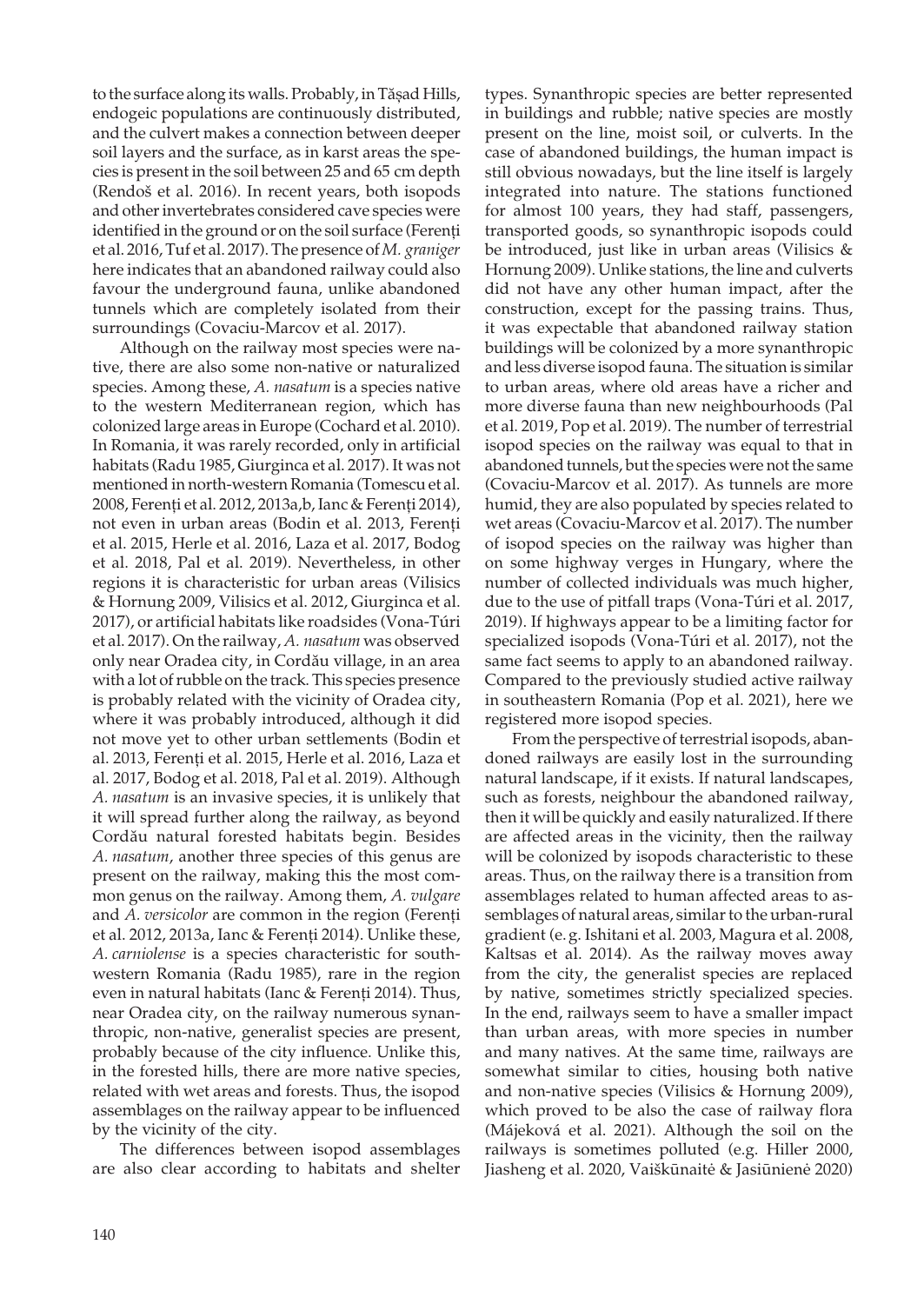and isopods are detritophages (e.g. Hornung 2011), assemblages on the abandoned railways are diverse. Thus, a disused railway can sustain a diverse terrestrial isopod assemblage, at least in the case of a secondary railway with low traffic in a still natural area. It is confirmed that railways are less harmful to the environment than roads (see in: Borda-de-Água et al. 2017). The railway is lost in the landscape; it is narrower and connected to the habitats, unlike the roads where the asphalt is a barrier. This does not mean that the railways should be abandoned, but if there is an alternative, also our data shows that it is better to construct a railway than a road, and when it is no longer used, it is swallowed up in no time and without any effort by nature.

#### **References**

- Antonović, I., Brigić, A., Sedlar, Z., Bedek, J. & Šoštarić, R. 2012. Terrestrial isopod community as indicator of succession in a peat bog. ZooKeys 176: 171-188.
- Berindei, I. O., Pop, G. & Zaha, N. 1973. Judeţul Bihor, Harta fizică și administrativă. București (Editura pentru Turism). [in Romanian]
- Bodin, A. A., Ferenti, S., Ianc, R. & Covaciu-Marcov, S.-D. 2013. Some data upon the herpetofauna and terrestrial isopods from Beiuş town, Romania. South-Western Journal of Horticulture, Biology and Environment 4(2): 137-149.
- Bodog, E.-D., Popovici, P.-V., Molnár, K., Sas-Kovács, I. & Ferenți, S. 2018. Terrestrial isopods (Isopoda, Oniscidea) in Sebiș Town, Arad county (Romania). Oltenia, Studii și Comunicări, Științele Naturii 34 (2): 97-102.
- Borda-de-Água, L. Barientos, R., Beja, P. & Pereira, H. M. 2017. Railway Ecology. Pp. 3-9 in: Borda-de-Água, L., Barientos, R., Beja, P. & Pereira, H. M. (eds). Railway Ecology. Springer.
- Braschler, B., Dolt, C. & Baur, B. 2020. The function of set-aside railway bridge in connecting urban habitats for animals: a case study. Sustainability 12(3): 1194. doi: 10.3390/su12031194
- C.F.R. 1987. Mersul trenurilor de călători 31.05.1987- 28.05.1988. Ministerul Transporturilor și Telecomunicațiilor, Direcția Plan Mers de Tren. București (Combinatul Poligrafic "Casa Scânteii"). [in Romanian]
- – 1990. Mersul trenurilor de călători 27.05.1990- 01.06.1991. Ministerul Transporturilor, Direcția Plan, Tehnic și Intervenții, Serviciul Mersuri de Tren. București (Combinatul Poligrafic București). [in Romanian]
- – 1993. Mersul trenurilor de călători 23.05.1993- 28.05.1994. Societatea Națională a Căilor Ferate Române, Serviciul Mersuri de Tren. București (Imprimeria Coresi). [in Romanian]
- – 2019. Mersul trenurilor de călători 15.12.2019- 12.12.2020. Compania Națională de Căi Ferate

"CFR" SA, Serviciul Mersuri de Tren. București (Societatea Tipografică Filaret SA). [in Romanian]

- – 2020. Mersul trenurilor de călători 13.12.2019- 11.12.2020. Compania Națională de Căi Ferate "CFR" SA, Serviciul Mersuri de Tren. (București Societatea Tipografică Filaret SA). [in Romanian]
- Cochard, P.-O., Vilisics, F. & Sechet, E. 2010. alien terrestrial crustaceans (isopods and amphipods). BioRisk 4(1): 81-96.
- Coroiu, R. & Ciupan, C. 2019. Ranking of heritage railways by architectural value and state of conservation assessment of their buildings. The XXIII International Scientific Conference "Inventica 2019" Iași, June 26-28, 2019.
- Covaciu-Marcov, S.-D., Ferenți, S., Urák, I., Sas-Kovács, E.-H., Cicort-Lucaciu, A.-Ș. & Sas-Kovács, I. 2017. After the last train passes: data on the fauna from abandoned railway tunnels in Romania. Annales Zoologici Fennici 54: 335-346.
- Csemez, A. 2010. Greenway development possibilities in Hungary; Flood protection banks and abandoned railway lines in greenway development. Proceedings of the Fábos Conference on Landscape and Greenway Planning 3(1), article 66: 681-688.
- Farkas, S. 2010. Magyarország szárazföldi ászkarákfaunája (Isopoda: Oniscidea): *Trachelipus nodulosus* (C. L. Koch, 1938). Natura Somogyiensis 17: 123- 132.
- Ferenti, S. & Covaciu-Marcov, S.-D. 2014. Relict populations of *Hyloniscus transsilvanicus* and *Ligidium germanicum* in the Blahnița Plain, south-western Romania. Spixiana 37(1): 69-72.
- – & Covaciu-Marcov, S.-D. 2016. Do terrestrial isopods from Vâlsan River protected area reflect the region's peculiarities? Zoogeographic and conservative implications of a possible answer. Eco Mont – Journal on Protected Mountain Areas Research and Management 8(1): 5-11.
- – & Covaciu-Marcov, S.-D. 2018. Beyond the rule: a mountainous cave species, *Mesoniscus graniger* (Isopoda, Oniscidea) on a plain of south-western Romania. Oltenia, Studii și Comunicări, Științele Naturii 34(1): 89-92.
- – , Covaciu-Marcov, S.-D. & Cupșa, D. 2016. First record of *Banatoniscus karbani* after its description (Crustacea, Isopoda). Spixiana 39(1): 28.
- – , Cupşa, D. & Covaciu-Marcov, S.-D. 2012. Ecological and zoogeographical significance of terrestrial isopods from the Carei Plain natural reserve (Romania). Archives of Biological Sciences 64(3): 1029- 1036.
- – , Cupşa, D., Sas-Kovács, E. H., Sas-Kovács, I. & Covaciu-Marcov, S.-D. 2013a. The importance of forests and wetlands from the Tur River natural protected area in conservation of native terrestrial isopod fauna. North-Western Journal of Zoology 9(1): 139-144.
- – , Lucaciu, M. & Mihuț, A. 2015. Terrestrial isopods from Salonta town, western Romania. South-Western Journal of Horticulture, Biology and Environment 6(1): 21-31.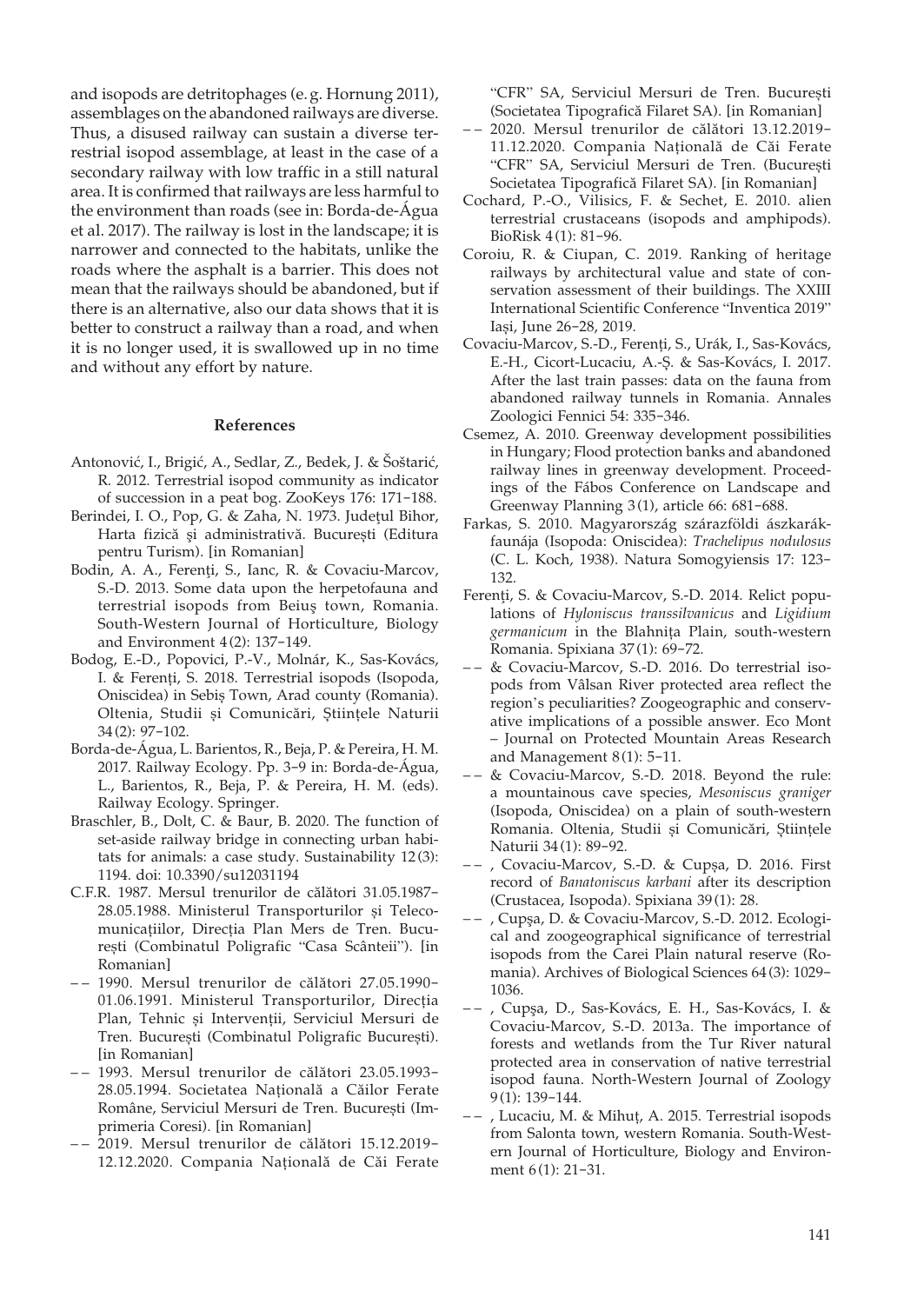- – , Sas-Kovács, E. H., Sas-Kovács, I. & Covaciu-Marcov, S.-D. 2013b. Data upon the terrestrial isopod fauna from the western slope of Oas Mountains, Romania. Entomologica Romanica 18: 5-10.
- Foster, J. 2010. Off track, in nature: constructing ecology on old rail lines in Paris and New York. Nature and Culture 5(3): 316-337.
- Giurginca, A. 2009. Aspects concerning the genus *Mesoniscus*: morphology, spreading, historical biogeography. 124pp., București (Editura Politehnica Press).
- – , Baba, Ș.-C. & Munteanu, C.-M. 2017. New data on the Oniscidea, Diplopoda and Chilopoda from urban parks of Bucharest. North-Western Journal of Zoology 13(2): 234-243.
- Graitson, E., Ursenbacher, S. & Lourdais, O. 2020. Snake conservation in anthropized landscapes: considering artificial habitats and questioning management of semi-natural habitats. European Journal of Wildlife Research 66: 39. doi: 10.1007/s10344-020-01373-2
- Hammer, Ø., Harper, D. A. T. & Ryan, P. D. 2001. PAST: Paleontological statistics software package for education and data analysis. Palaeontologia Electronica 4(1): 9.
- Herle, A. I., Covaciu-Marcov, S.-D. & Ferenți, S. 2016. Past industry vs. nature: which one influences more the terrestrial isopod assemblages from a town in western Romania? Oltenia, Studii și Comunicări, Stiintele Naturii 32(1): 55-60.
- Herrero, D. & Hinckley, A. 2014. First record of a tunnel breeding population of *Pleurodeles waltl* and two other records of Iberian cave dwelling urodeles. Boletín de la Asociación Herpetológica Española  $25(1): 1-4.$
- Hiller, D. A. 2000. Properties of urbic anthrosols from an abandoned shunting yard in the Ruhr area, Germany. Catena 39(4): 245-266.
- Hornung, E. 2011. Evolutionary adaptation of oniscidean isopods to terrestrial life: structure, physiology and behavior. Terrestrial Arthropod Reviews 4: 95-130.
- Hutter, D. & Szilági, K. 2014. Improving the urban green system and green network through the rehabilitation of railway rust areas. Acta Universitatis Sapientiae Agriculture and Environment 6: 69-88.
- Ianc, R. M. & Ferenți, S. 2014. Data upon the terrestrial isopod assemblages from Pădurea Craiului Mountains karst area, western Romania. North-Western Journal of Zoology 10 (Supplement 1): S87-S93.
- Ishitani, M., Kotze, D. J. & Niemelä, J. 2003. Changes in carabid beetle assemblages across an urban-rural gradient in Japan. Ecography 26: 481-489.
- Jiasheng, C., Tingting, L. & Lin, W. 2020. Soil heavy metal pollution in the soil of railway traffic: a mini review. Academic Journal of Agriculture & Life Sciences 1(1): 1-8.
- Jucu, I. S. & Voiculescu, S. 2020. Abandoned places and urban marginalized sites in Lugoj Municipality, three decades after Romania's state-socialist collapse. Sustainability 12: 7627. doi: 10.3390/ su12187627
- Kaltsas, D., Panayiotou, E., Chatzaki, M. & Mylonas, M. 2014. Ground spider assemblages (Araneae: Gnaphosidae) along an urban-rural gradient in the city of Heraklion, Greece. European Journal of Entomology 111(1): 59-67.
- Laza, D., Popovici, P. V., Bodog, D. E., Molnár, K. & Ferenți, S. 2017. Terrestrial isopods in a small town in western Romania (Pâncota, Arad County): witnesses of the past human impact of the region? Oltenia, Studii și Comunicări, Științele Naturii 33(2): 53-60.
- Leaney, R. 1983. An ecological and amenity survey of Norfolk's disused railways. Transactions of the Norfolk and Norwich Naturalist's Society 26 (3): 112-137.
- Link, H. 2003. Rail restructuring in Germany 8 years later. Japan Railway & Transport Review 34: 42-49.
- Magura, T., Hornung, E. & Tóthmérész, B. 2008. Abundance patterns of terrestrial isopod along an urbanization gradient. Community Ecology 9(1): 115-120.
- Májeková, J., Zaliberová, M., Andrik, E. J., Protopopova, V. V., Shevera, M. V. & Ikhardt, P. 2021. A comparison of the flora of the Chop (Ukraine) and Čierna nad Tisou (Slovakia) border railway stations. Biologia 76: 1969-1989. doi: 10.2478/s11756-020-00592-x
- Morillas-Torné, M. 2012. Creation of a geo-spatial database to analyse railways in Europe (1830-2010). A historical GIS approach. Journal of Geographic Information System 4: 176-187.
- Pal, M.-A., Cicort-Lucaciu, A.-Ș., Covaciu-Marcov, S.-D. & Ferenți, S. 2019. Terrestrial isopods from Carei town (north-western Romania): differences from the region's native fauna. South-Western Journal of Horticulture, Biology and Environment 10 (1): 1-14.
- Parsons, K. N., Jones, G., Davidson-Watts, I. & Greenway, F. 2003. Swarming of bats at underground sites in Britain – implications for conservation. Biological Conservation 111: 6370.
- Pop, D.-R., Dordea, D.-N., Cicort-Lucaciu, A.-Ș., Covaciu-Marcov, S.-D. & Ferenți, S. 2019. A hot-spot of native terrestrial isopods in an urban area in the Carpathians, Herculane Spa: an emerging of the past into the present. Spixiana 42(2): 219-228.
- – , Maier, A.-R.-M., Cadar, A.-M. & Ferenți, S. 2021. Preliminary data on terrestrial isopods from some railways in Dobruja, eastern Romania. Studia Universitatis Babeș-Bolyai, Biologia 66(1): 85-92.
- Popescu, T. 2014. Proiectul feroviar românesc (1842- 1916). 294pp., București (Editura Simetria).
- Radu, V. G. 1983. Fauna R. S.R. Crustacea. Vol. IV, Fascicola 13 Ordinul Isopoda, Subordinul Oniscoidea, Oniscoidee inferioare. Bucharest (Editura Academiei R.S.R.). [in Romanian]
- – 1985. Fauna R.S.R. Crustacea. Vol. IV, Fascicola 14 Ordinul Isopoda, Subordinul Oniscoidea, Crinochaeta. Bucharest (Editura Academiei R. S.R.). [in Romanian]
- – & Tomescu, N. 1980-1981. Cercetări ecologice cantitative asupra unor populații de izopode terestre. Nymphaea, Folia Naturae Bihariae 8-9: 433-438.